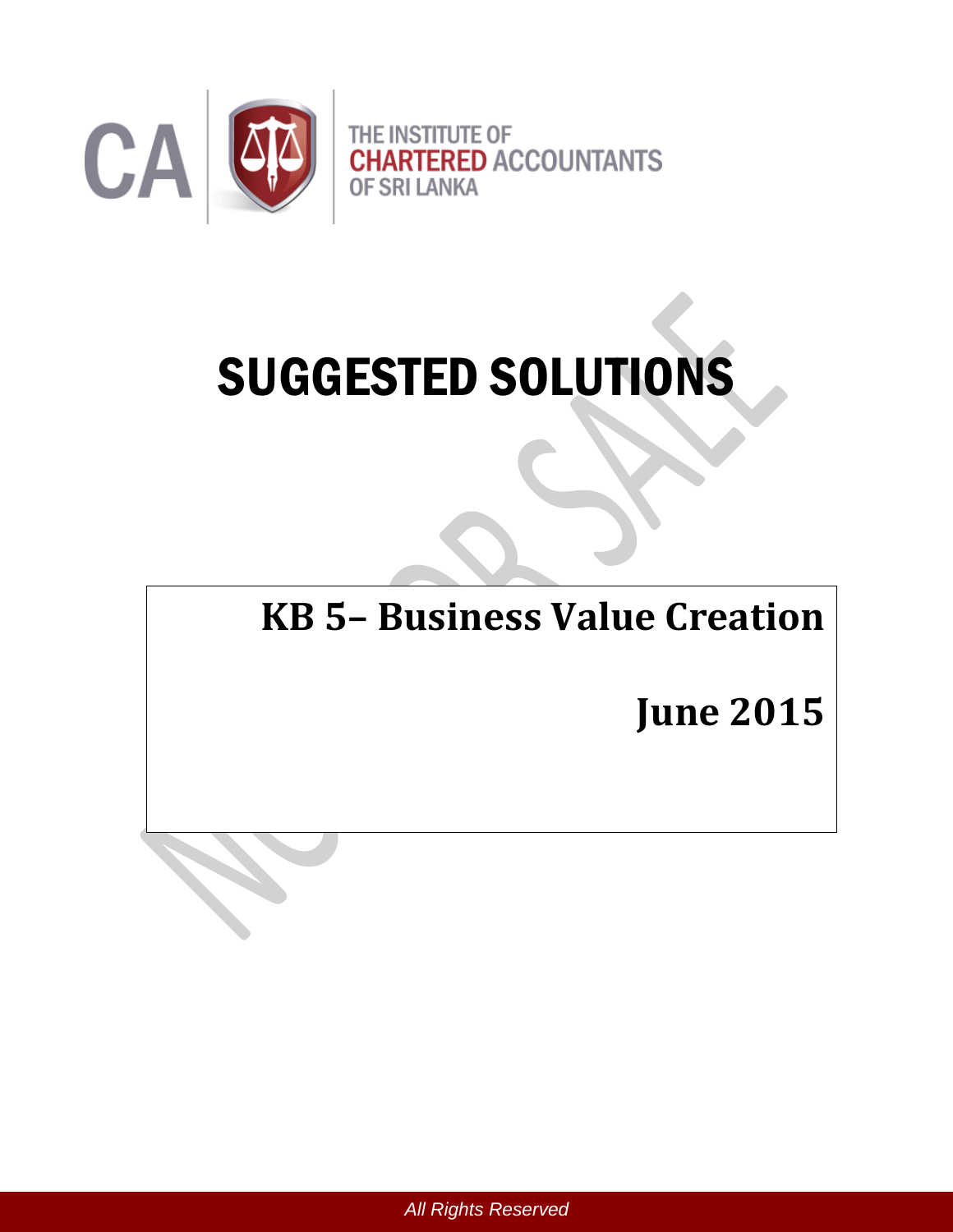## **SECTION 1**

#### **Answer 01**

| Relevant Learning Outcome/s: 1.1/1.2 |
|--------------------------------------|
| 1.1 Nature of business value         |
| 1.2 Value creation process           |

(a) In a typical value chain, there are two types of activities namely primary activities and secondary activities. Those activities relevant to the Comnet Bank (Pvt) Limited are given below.

#### **Primary activities**

As Comnet Bank (Pvt) Limited is a service organization inbound and outbound logistics are not important primary activities of the value chain. However following primary activities are important for the value creation process.

- 1. **Operation:** operation means all activities cost and assets associated with converting input into output. In the given scenario, operation activities include all banking and non-banking activities of the organization. Specially accepting deposits, providing loan facilities, providing facilities to settle payments and money transfers etc. can be considered as core banking activities. Providing leasing, credit card services, and bank assurance etc. can be considered as non-banking operations.
- 2. **Marketing and Sales:** means activities, cost and assets dealing with advertising, promotion, pricing and channel relations. In this situation all advertising such as TV, press, radio or any other commercial media adopted for promoting Comnet Bank and all the point of sales materials such as posters and banners display in the bank premises can be considered as belonging to this category. Further special sales promotions like mobile banking and offering competitive interest rate etc. can be considered as activities of marketing and sales.
- 3. **Services**: means the activities, cost and assets relating to providing assistance to buyers. Therefore all the services provided within the bank premises to help their customers and all the after sales services such as providing business consulting to borrowers, issuing recommendations about client background, providing necessary information (e.g. checking balance of their accounts, due dates of installment of loans, cheques in the float etc.) and assisting client businesses in different perspectives can be considered as the activities associated with the service component.

Main supportive activities are given below

- **Firm's Infrastructures** :includes all activities , cost and assets relating to the general management , accounting , finance , and strategic planning etc. Therefore day to day administration work, office management activities, handling transportation for banking activities, recording the transactions and preparing final accounts etc can be considred as each activities.
- **HRM :** includes all activities, cost and assets relating to staffing , training and development etc. Therefore staffing process such as job designing, recruitment, selection and hiring as well as all the staff training programs adopted by Comnet Bank can be considered in this category.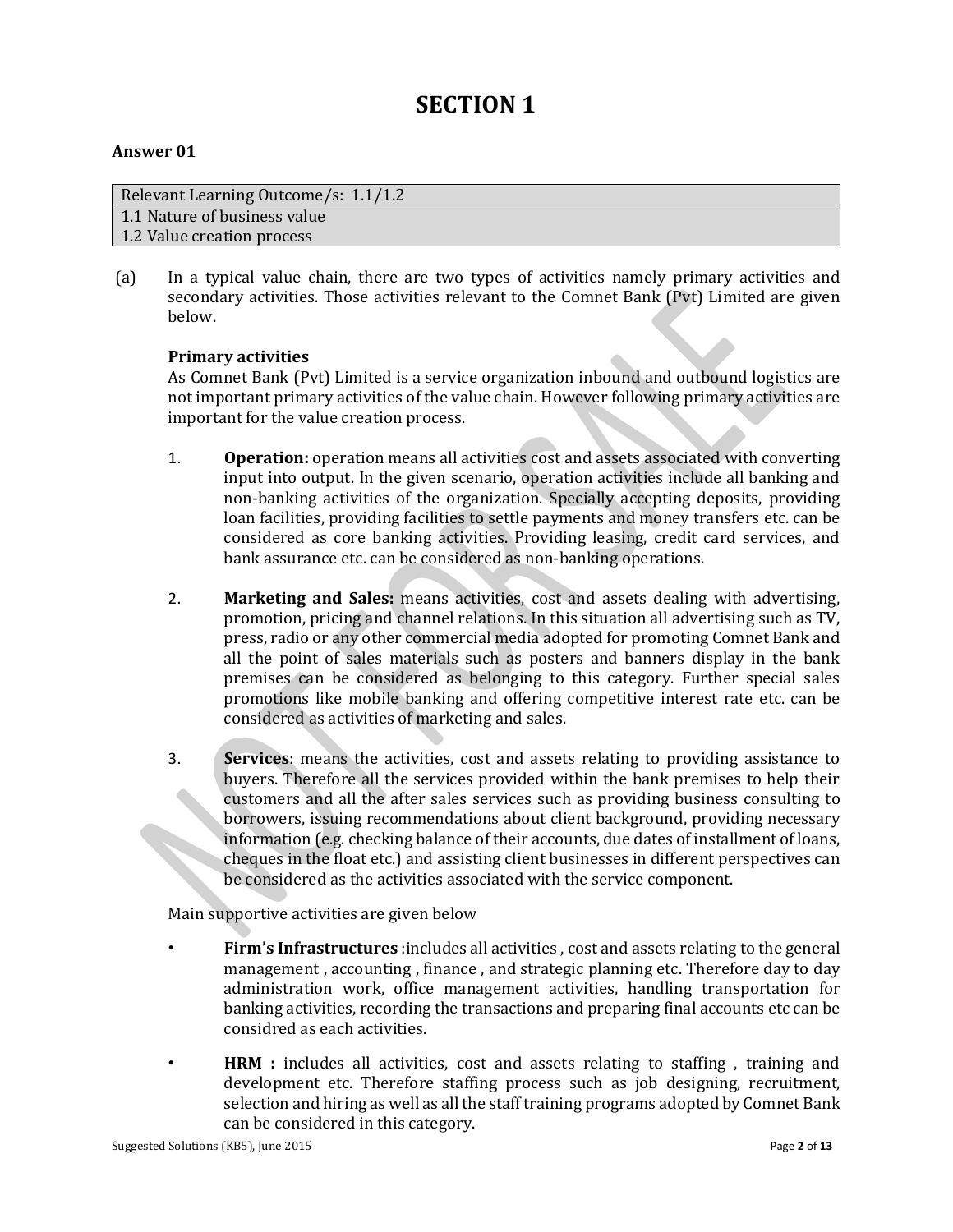- **Technology development** : means all activities , cost and assets relating to R&D , product and process improvements. If Comnet Bank has undertaken research for developing new products or technology and any other activity involved in improving the productivity of the operation process by adopting new technology, these can be considered as activities associated with technology development.
- **Procurement:** means all activities , cost and assets relating to purchasing of RM , machinery and supplies. Therefore purchasing machinery such as computers and other tools for banking operations, purchasing stationery and obtaining other supportive services can be considered as procurement related activities of Comnet Bank.
- (b) Being a service company, the value chain model may not be applicable in its entirety to Comnet bank. However, in their attempt to enhance value creation for their customers, the value chain model could be benefical in many ways.
	- 1. Identify sources of value. Since the net profit of Comnet is reducing, they can use the value chain to identify non value adding activities that can be eliminated or done more cheaply. As much as the value chain shows how the value is created, it also shows how the costs are added. Hence understanding these costs would enable Comnet to reduce or eliminate them.
	- 2. See the business as a whole. Rather than viewing business functions in isolation, the value chain would enable Comnet to undertand how the overall value is being created by the combination of all activities. Hence this would proivide a better overall view of the company's total value proposition.
	- 3. Identify potetnial sources of competitive advantage. The value chain can support Comnet to identify and develop a clear competitive strategy. Whether Comnet decides to follow a cost leadership strategy or a differentiation strategy, understanding and aligning the value creation actitivities to suit the selected strategy is important. The value chain could act as a very important tool in this exercise.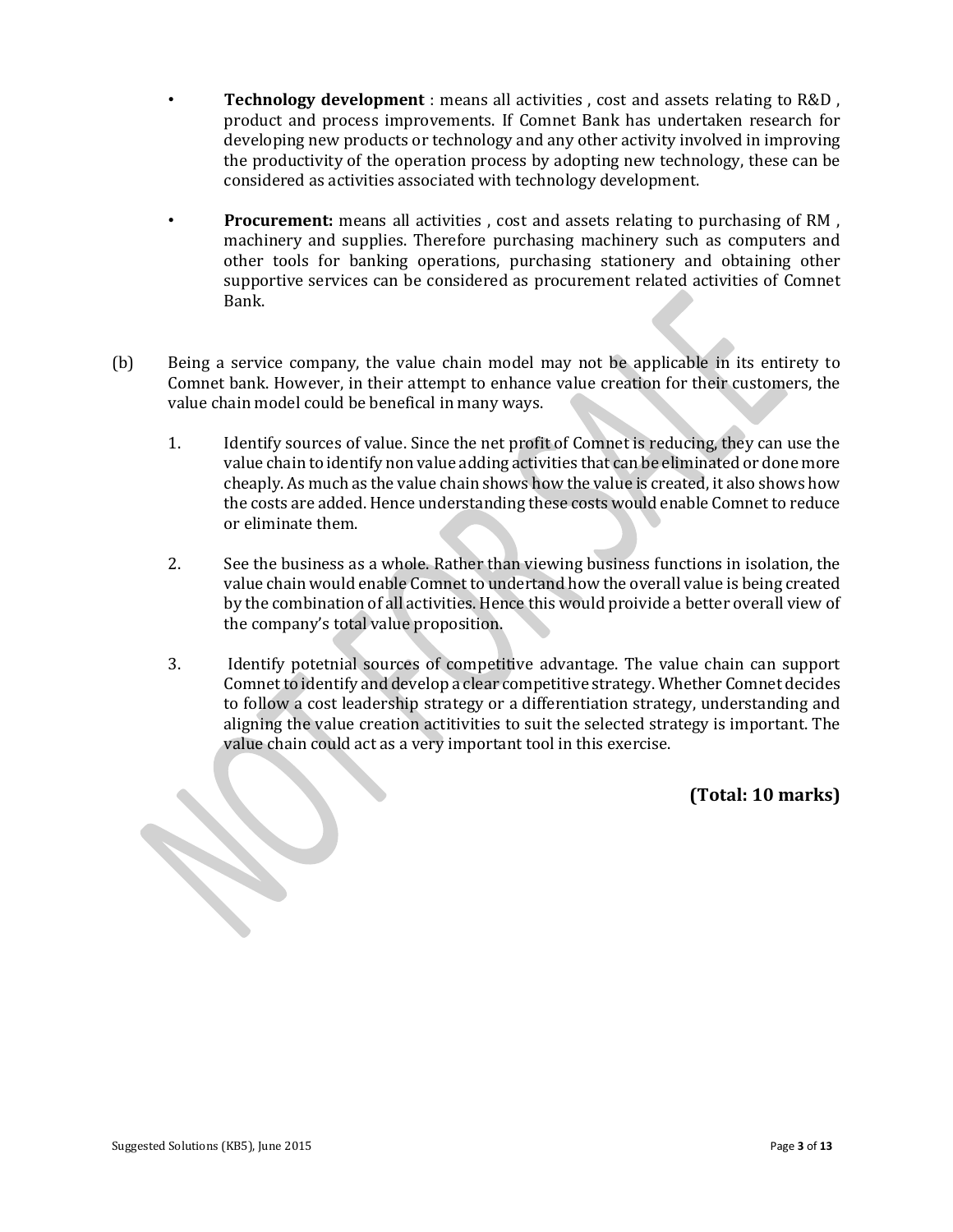Relevant Learning Outcome/s: 2.2 2.2 'Inventory management and warehousing

- (a) Value is created in warehousing through efficient planning, operations and control. These are required in all the following aspects of operations (functions):
	- 1. Handling goods received from suppliers: checking that the supplier has delivered them as specified in the purchase order, and in good condition; transferring the purchased items into a storage location
	- 2. Handling, recording and storing finished goods as they come out of production
	- 3. Protection of items during the time they are held in store
	- 4. Efficient location of items within store, so that physical movements of items are minimised – this speeds up the despatch process
	- 5. Despatching orders
	- 6. Monitoring and controlling inventory levels, to minimise stock-outs but also to avoid excessive levels of inventory: limiting costs of losses due to damaged and stolen inventory
- (b) Warehouse Management System (WMS) is an IT system for controlling the movement and storage of goods within a warehouse and processing associated transactions such as receiving goods, putting them away, picking goods for shipment and shipping them. A WMS monitors the progress of products through the warehouse.

A WMS would improve the operation of Tradestar in the following ways,

- 1. Minimise cost A WMS could enable Tradestar to minimise cost. Since WMS is usually an automated system, the documentation cost and people cost could be minimised by implementing a WMS.
- 2. Reduce service time Since the employees will be able to easily identitfy the goods and their location, the goods can be located much faster reducing service time and improving service to the customer.
- 3. Inventory Control A WMS could help Tradestar to track where products are held, which supplier they come from, and the length of time they are stored. This could provide an analysis of data to improve inventory control.
- 4. Maximise the usage of space WMS can be used for modelling the physical storage facilities such as racking and location of racks. This could enable Tradestar to reduce storage space utilised and maximise the available space more efficiently.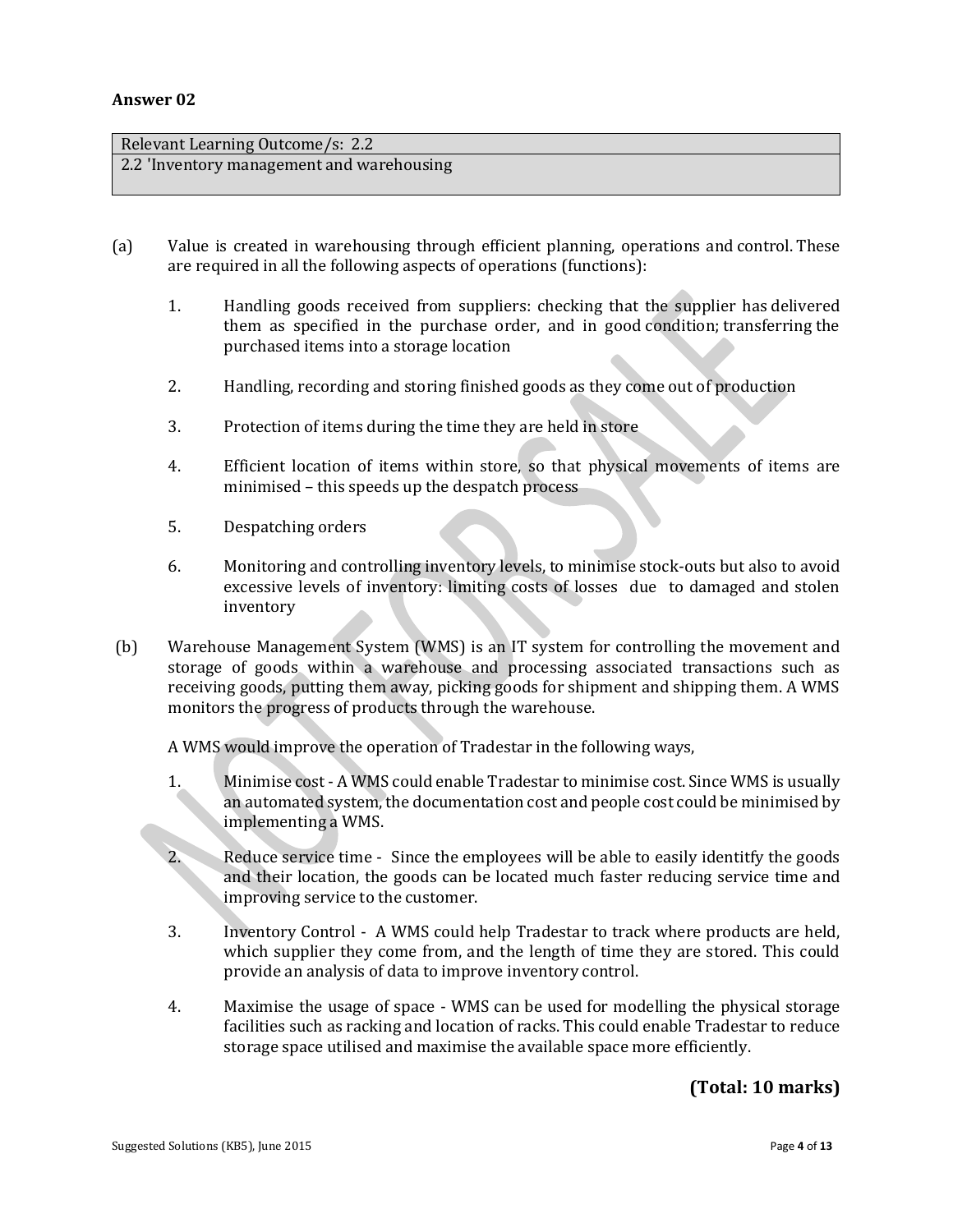| Relevant Learning Outcome/s: 3.2. |                                                                |  |
|-----------------------------------|----------------------------------------------------------------|--|
| 3.2.                              | Product design and process selection (new product development) |  |
|                                   |                                                                |  |

- (a) Womack and Jones (*Lean Thinking*) define five principles for improving lean manufacturing by lean thinking
	- 1. Specific value The critical starting point for lean manufacturing is value that the customers want. Value can only be defined by the customers. Therefore the first principle is to specify what creates value from the customer's perspective.
	- 2. Value stream For each product, identify the 'value stream'. These are the activities in the production process that create the value that customers want.
	- 3. Flow Make the production process flow in response to demand, without interruptions such as breakdowns or defective output
	- 4. Pull Let the customer 'pull' value from the producer. The producer should only make what is valued (pulled) by the customer, and make it just in time to satisfy customer demand. Lean manufacturing is associated with just-in-time purchasing and production methods.
	- 5. Perfection Strive for perfection (zero defects) by constantly removing layers of waste, and by removing delays and discontinuities in the supply chain and manufacturing process
- (b) As explained in the scenrio, lean manufacturing would enable a business to reduce the non value adding activities in the manufacturing process. It is an approach to manufacturing or a 'philosophy of manufacturing'. The aim of lean manufacturing is to increase value and minimise the amount of resources used in the manufacturing operations.

Lean manufacturing can be used to minimize cost, improve liquidity and reduce cycle time.

Minimize cost : By understanding the non value adding activities and value adding activities of a business operation, the management can take action to eliminate or reduce the amount of non value adding activities. When the non value adding activities are reduced or eliminated, the businesses will be able to reduce their cost of operations. Also by striving for excellence to reduce defects by constatntly removing the layers of waste, lean manufacturing would enable the business to reduce quality rejects and cost of quality.

Improve liquidity : Liquidity is the amount of cash or easily cashable assets available to a business. Lean manufacturing is based on a 'pull system' where the goods are only produced when there is a demand from a customer. This would enable the business to avoid holding inventories and holding valuable resources in the business in stocks which customers never want to buy. At the same time, the raw material will be purchased 'Just in Time' and minimum work in progress will be maintained betweeen operations. This would enable the business to reduce the amount of cash tied up in inventories.

Reduce cycle time : The cycle time is the time taken to complete an activity. In a business, time taken by each activity will add up to the total cycle time of the operation. Lean manufacturing by identifying and eliminating or reducing non value added activities will reduce the activities carried out by a business. When the amount of activities is reduced, the cycle time of the overall operation will reduce.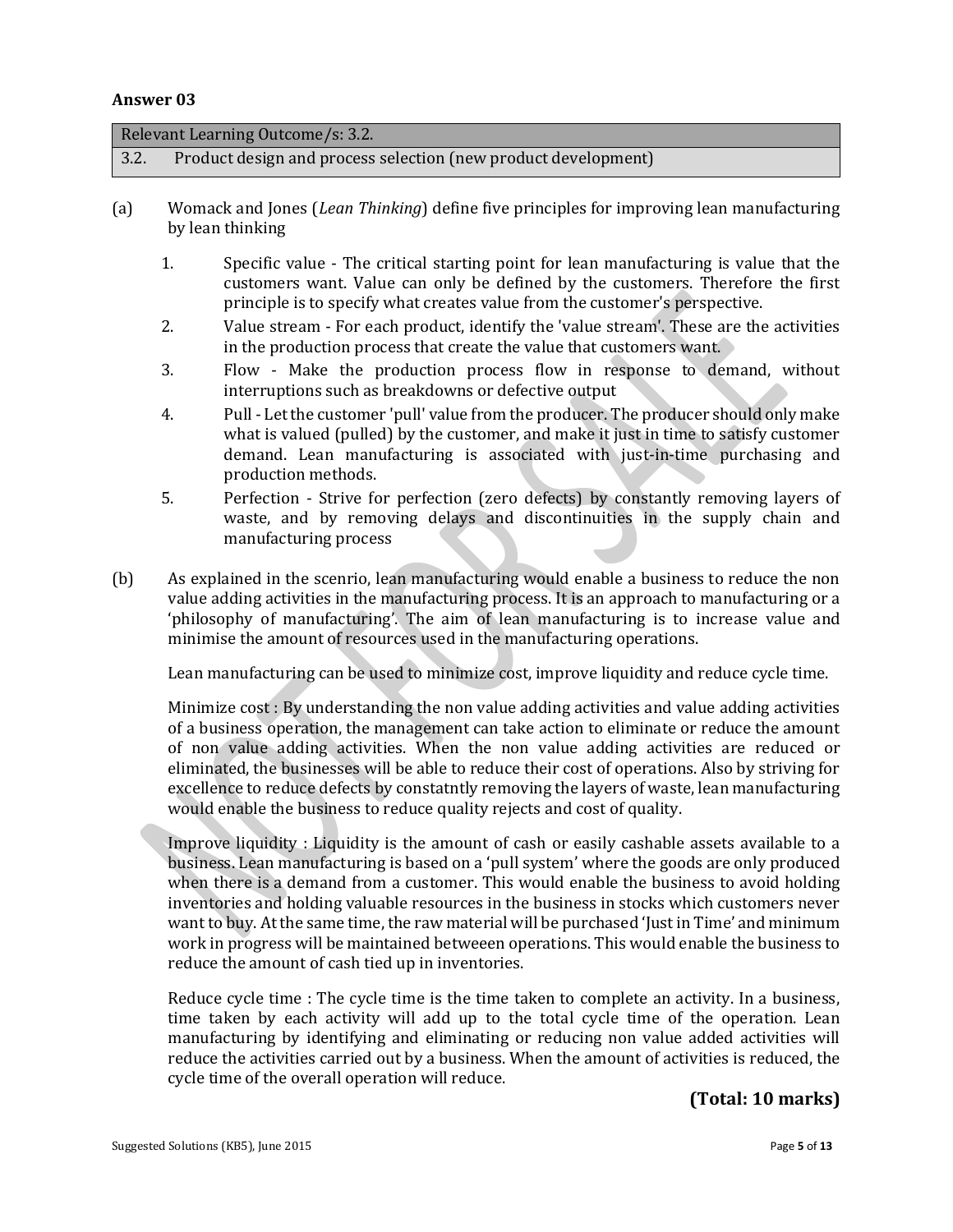| Relevant Learning Outcome/s: 6.3. |                 |  |
|-----------------------------------|-----------------|--|
|                                   | 6.3. E-business |  |

(a) B2B (Business to Business) involves companies doing business with each other using internet as platform, as when manufacturers sell to distributors and wholesalers to retailers.

B2C (Business to Consumer) involves the business using the internet to deal with consumers and sales to the general public. A large part of B2C takes the form of buying and selling online and online marketing.

- (b) Internet has provided a whole new platform for businesses to operate and has changed radically the way a traditional business would interact with the customers. This radical change can be analysed as follows.
	- 1. Direct contact with the customer B2C platforms provided by the internet has enabled businesses to interact directly with their customers. Now businesses can establish direct relationship with their customers without going through other intermediaries and middlemen. This also enables the businesses to cut down on operating cost and provide goods and services to customers at much lower cost. A business like Savari.lk can hence provide a much more competitive cost service to customers when compared to traditional travel agents with physcial office spaces.
	- 2. Convenience for the consumer The consumers can now interact with their sellers from anywhere at any given time at their convenience. This has changed the conventional buying habits of the consumer. The businesses have to now adapt to the new buying behaviours of consumers who make their purchsases on the internet and provide them with the necessary platform and support to make their interactions as convenient as possible.
	- 3. Small companies can succeed Given the ease of setting up and operating on the internet, not only large corporations, but even small businesses can easily move in to the global market place. All they need to have is a B2C e-commerce platform and they can overcome the heavy burden of owning or renting physical store locations and the cost of operating such locations.
	- 4. Virtual businesses Businesses like Savari.lk are completely new business models enabled purely because of the e-commerce platforms facilitated by the internet. In some cases these virtual businesses can be operated from home, using a network of subcontractors to provide services to customers.
	- 5. New economics of information With the availability of internet now most of the informatiomn is free. Hence customers can easily access product options, compare them, understand product reviews made by other customers and make informed product selection decisions.
	- 6. Speed of transaction The internet provides the capacity to conduct and complete business transactions in a very fast manner. Unlike the traditional store locations, the customer now does not have to make a special visit, but can look at options, select and purchase at a much faster speed. Hence the businesses need to ensure that their e-commerce B2C platforms are convenient to use and faster to operate and complete transactions.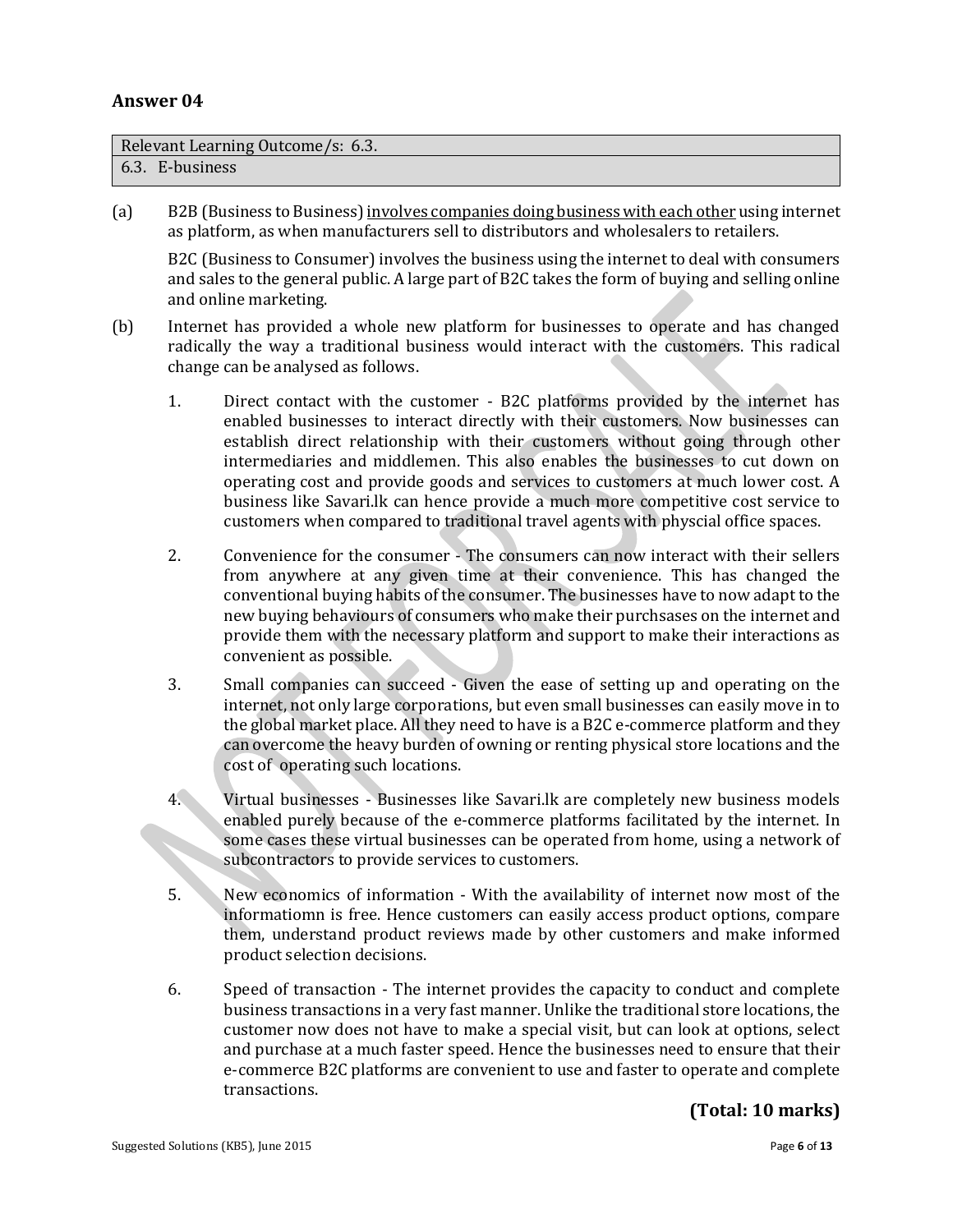Relevant Learning Outcome/s: 7.3. 7.3. Strategic purpose of an organization

(a) Critical success factors (CSFs) are those actions that must be performed well in order for the goals and objectives established by an organisation to be met successfully. By using CSFs organizations can excel to outperform competition. These are underpinned by competences which ensure this success'.

When considering the present scenario of mobile communication market in Sri Lanka, it is noted that the entire market is dominated by two leading operators who together control 80% of the market. Two other players also operating a big catering to niche markets. Therefore following CSFs are the more relevant factors to success in the Sri Lankan Market.

- i) Brand awareness and preference In the mobile telecommunication market most of the customers like to maintain strong brand loyalty with features of definite identification. Therefore MobCom should develop brand awareness and create brand preference through unique brand personality to succeed in the market.
- ii) Perceived service quality As mobile telecommunication is a service, most customers expect high service quality such as reliability, assurance, responsiveness, empathy as well as tangibles from their mobile service provider.
- iii) Area Coverage Area coverage is a key determinant in the mobile telecommunication industry. Some service providers in the industry need to expand their coverage. Therefore some customers may not buy their services.
- iv) Cost of services As per capita income in Sri Lanka is relatively low, customers are highly concerned about the price of their mobile communication network.
- v) Differentiated features of the services Most small companies become successful by providing differentiated services and features of this market. Therefore they are able to succeed with specialized niche markets.
- (b) KPIs set to achieve the objectives of an organization have to be SMART i.e. specific, measurable, attainable, realistic and time bound. Following are some of the KPIs MobCom can set to measure the achievement of the organization in connection with different CSFs;

Increasing brand awareness by 90% and brand preference by 20% during first five years (CSF - Brand awareness and preference)

- Maintaining higher service quality in handling customer complaints, bill settlement and other technical supports compared to major competitors during first five years (CSF - Perceived service quality) – customer survey results.
- Cover more than 75% of geographical areas of the country during first five years (CSF – Area coverage)
- Offer cheaper packages than competitors without violating regulations of TRC during first five years (CFS - Cost of services) e.g. service cost per subscriber
- Offer differentiated and customized packages for different purposes such as calling, data, video conferencing etc. during first five years (CSF - Differentiated features of the services). A no of new features offered compared to competitors.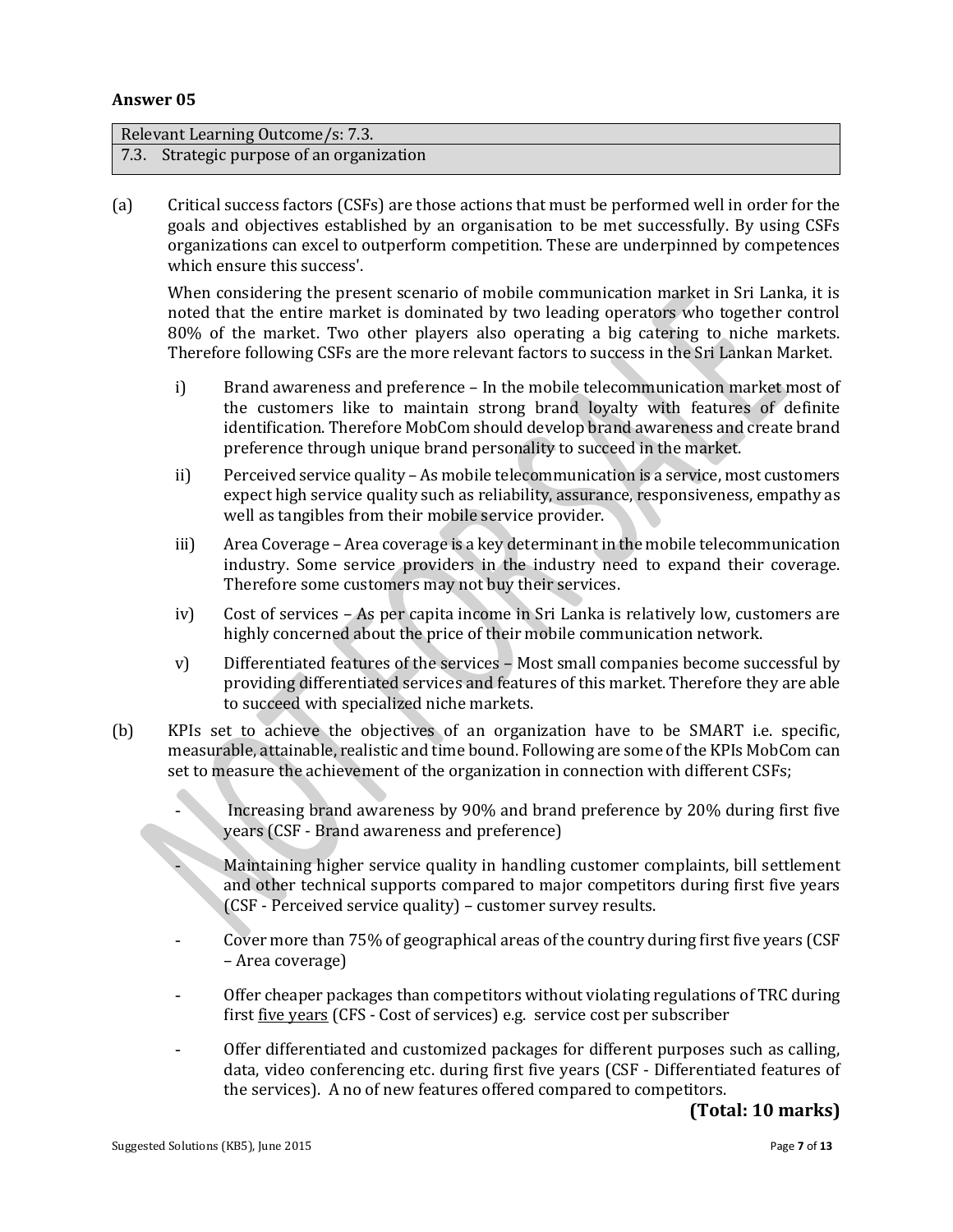## **SECTION 2**

#### **Answer 06**

#### Relevant Learning Outcome/s: 7.3/4.1/4.2

- 7.3 Strategic purpose of an organisation
- 4.1 Role of marketing strategies
- 4.2 Segmentation, targeting and positioning
- (a) Competitiveness of the fairness cream industry in Sri Lanka can be analyzed by using the Porter's Five Forces model. According to the model, industry competitiveness is decided based on five forces.

Rivalry – There are several strong players in the market and some local competitors are trying to establish themselves in the market. Therefore rivalry among the existing competitors in the market is high.

Threat of new entrants – Fairness cream industry has very few barriers to entry. Therefore it is possible for most of the small players to enter into the market by introducing local products or importing reputed brands in small quantities. Therefore threat of new entrants is high.

Threat of substitutes – According to the given details, there are many alternative products available in the fairness cream market. Specially herbal products and some products using hormones etc. have a big threat to the fairness cream market. Therefore threat of substitutes is high.

Bargaining power of buyers – Buyers have high bargaining power because they have opportunity to select a suitable product from the wide range of brands available in the market.

Bargaining power of suppliers – In this industry source materials are readily available. Therefore suppliers cannot have a big influence on manufacturers. Further imported products are also introduced to the local market with their own names. Therefore foreign suppliers don't have much control over local distributors. Therefore bargaining power of suppliers is relatively low.

(b) Mainly in consumer markets, companies such as Beauty Pharma do not attempt to appeal to every customer, but rather would select one or more market segments they would cater to. The purpose of market segmentation is to identify the segment or segments each companies would target with their marketing activities.

According to the findings of consumer survey conducted by the independent research firm, products for whitening have been particularly successful in villages. Rural markets have contributed a significant share of this market and are an important factor in driving growth. Therefore they can adopt to several segmentation variables in proposing the target market for Soft Petal. Possible segments under selected variables are given below.

- Geographical Segmentation (Density and Location) –Rural Areas and Urban Areas Demographic Segmentation
	- o Age Below 16 years, 16 years 36 years, 37 years 60 years etc.
	- o Gender Male , Female
	- Income Low, Middle and High
- Behavioural Segmentation (Benefit sought)– Fairness and Beauty, Skin Care, Nutrition etc.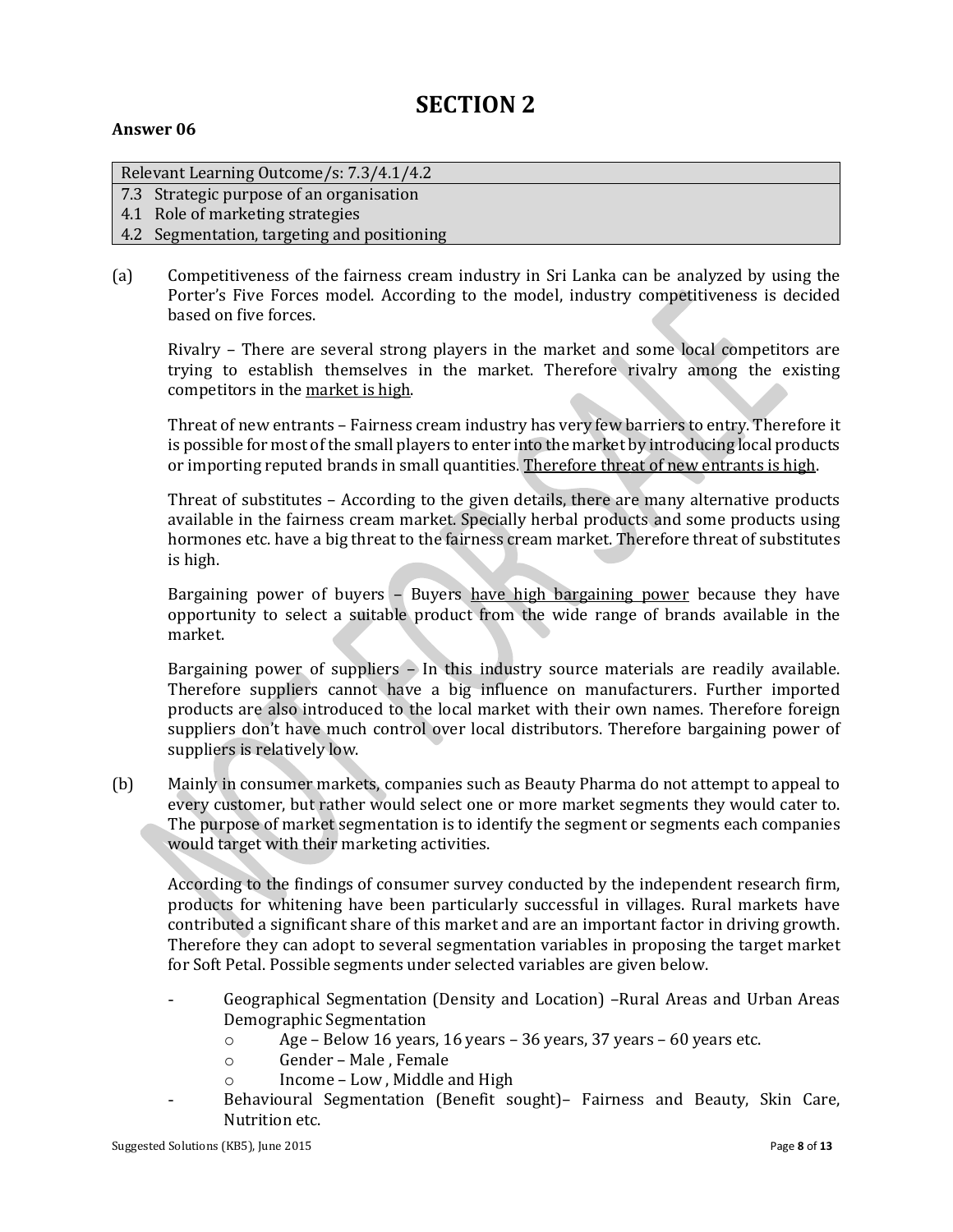(c) Based on above segments under each variable, suggested target market can be selected for the new product. Accordingly following target market can be proposed for Soft Petal.

"Young middle income female customers who are located in rural areas and who equate fairness with beauty and expect both from the cosmetic products" .

Based on this target market, company can develop comprehensive profile of target customers.

(d) Marketing mix is the combination of factors that a company puts together to make products meet the needs of the different customers. A typical marketing mix would include the basic attributes of the product, how the company would price the products, promotional method and how the product would be distributed to the end consumer. This combination of factors is known as the 4Ps.

Beauty Pharma could use the marketing mix as follows in developing the marketing strategy for Soft Petal.

#### **Product**

Since Soft Petal is a fairness cream, it first needs to be established as a product that delivers the core attribute that it promises to deliver. The design of the product, features and modifications to meet the different needs of the consumers may be important. For example, Soft Petal can introduce different variations to suit different skin conditions of consumers like a product variety to cover oily skin, dry skin and normal skin. In addition it should include the ingredient for fast whitening. Further packaging branding and other features of the product should be considered in designing the product. Especially sachets of Soft Petal will be very popular among rural customers.

#### **Price**

Given the low income of the target market, it is important for Beauty Pharma to make Soft Petal an affordable product to its customers. They (Beauty pharma) can assess the market price of other competitor products to have an initial understanding of the price they may be able to charge. Price discounts can also be proposed in the initial stage.

#### **Place**

Place is where the customers are able to buy the product. A company must provide a distribution channel so that the customers could buy the product. In the case of Soft Petal, Beauty Pharma may benefit by distributing them through retail outlets rather than specialized stores such as pharmacies. In this way the female consumer will find it more convenient and comfortable to purchase the product than going to a pharmacy to purchase it as a special item. Opportunities of modern trade are limited due to target customers being in rural markets. They can consider appointing distributors for geographic segments for larger coverage.

#### **Promotion**

This is how the company would communicate its marketing proposition to its potential customers. This could include direct selling, advertising, sales promotion, e-communications, public relations and direct marketing etc. For example, Beauty Pharma may be able to provide a sachet of Soft Petal free along with one of its other famous cosmetic products to introduce it to the market as a sales promotion strategy. They can also use advertising mass media. Specially, TVC can be used in the commercial break of Hindi movies, Sinhala tele dramas and music programs. Press advertisement can be used in female targeted papers and magazines. Social media can also be used but only for selected customers.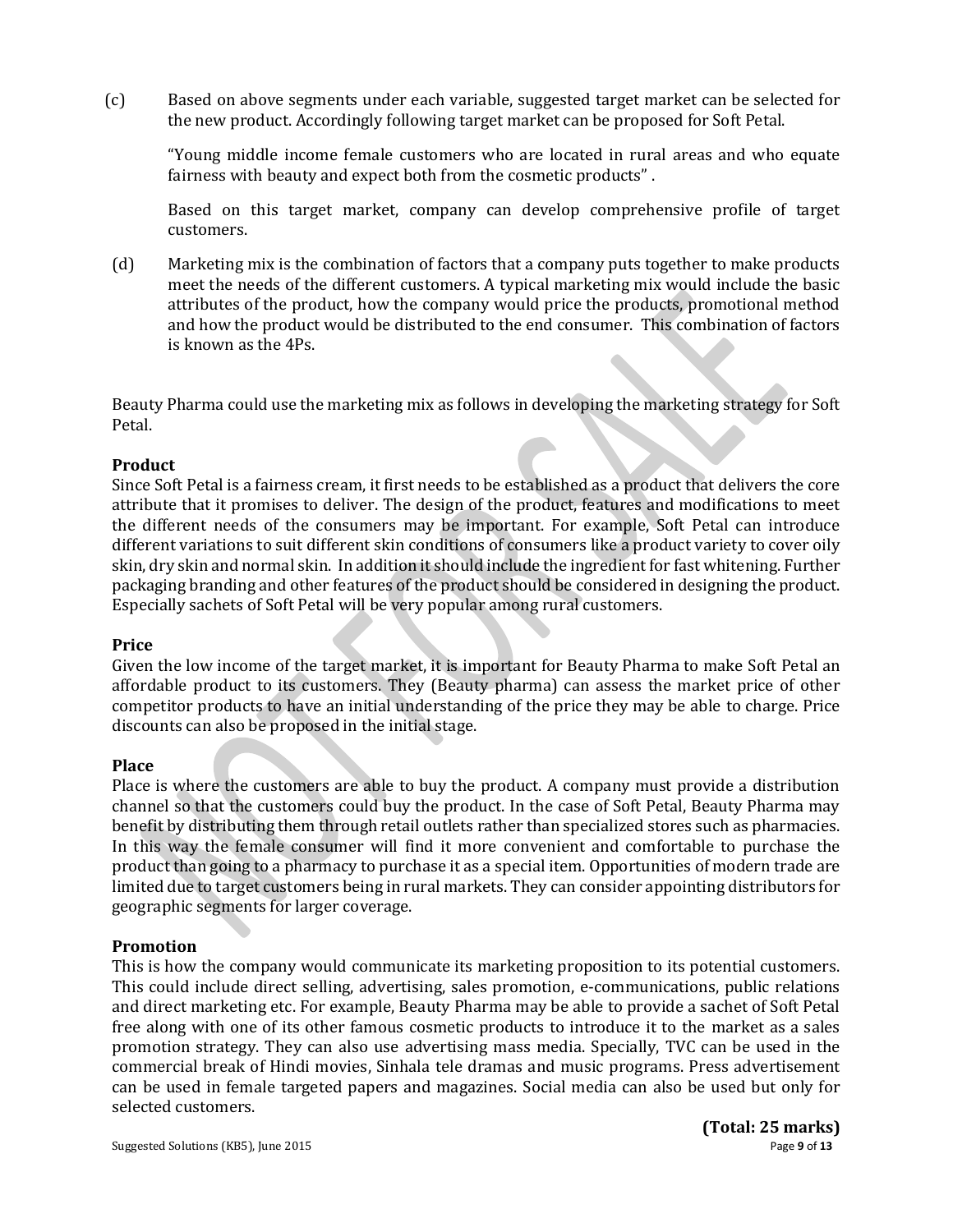Relevant Learning Outcome/s: 5.1/5.2/5.3/5.4

5.1 Role of human resource management in value creation

5.2 HR planning

- 5.3 Talent attraction and retention
- 5.4 Performance management
- (a) According to the given scenario, JH Holdings is a medium scale company and offers quality electrical items to the local market under its own brand names. Even though company has high growth potential, it has difficulty in developing due to some internal issues of the company. Most of those issues relate to HRM.

Most important issues can be summarized as follows.

- Lack of job designing There is no proper job designing adopted by the company. According to the details, most of the duties of employees are decided by Admin Manager.
- No job description and specification As most of the employee conflicts are created through overlapping duties, it is noted that JH Holdings does not have proper job descriptions for some positions. Further there is no evidence to say that they are using job specification to identify the right persons for the jobs.
- Inefficient recruitment and selection process According to the given details, there is no proper recruitment or selection process. Applications are generated from both internal and external sources and the candidate is selected without following acceptable procedures.
- Lack of formal induction According to the given details most new employees are leaving the company before completing their probationary period due the difficulties of adapting to the prevailing culture of the organization. Therefore prevailing symptoms indicate lack of formal induction.
- No proper performance appraisal method Salary increments are decided by CEO and he does not disclose the mechanism of evaluating employees. This means there is no proper performance evaluation at the company.
- (b) With the purpose of solving above issues, top management should take necessary action to establish a separate HR department and assign a separate manager for the HR function. As they have already make this decision, top management of JH Holdings should new provide facilities to formalize HRM practices within the company in order to creat value for the business through people.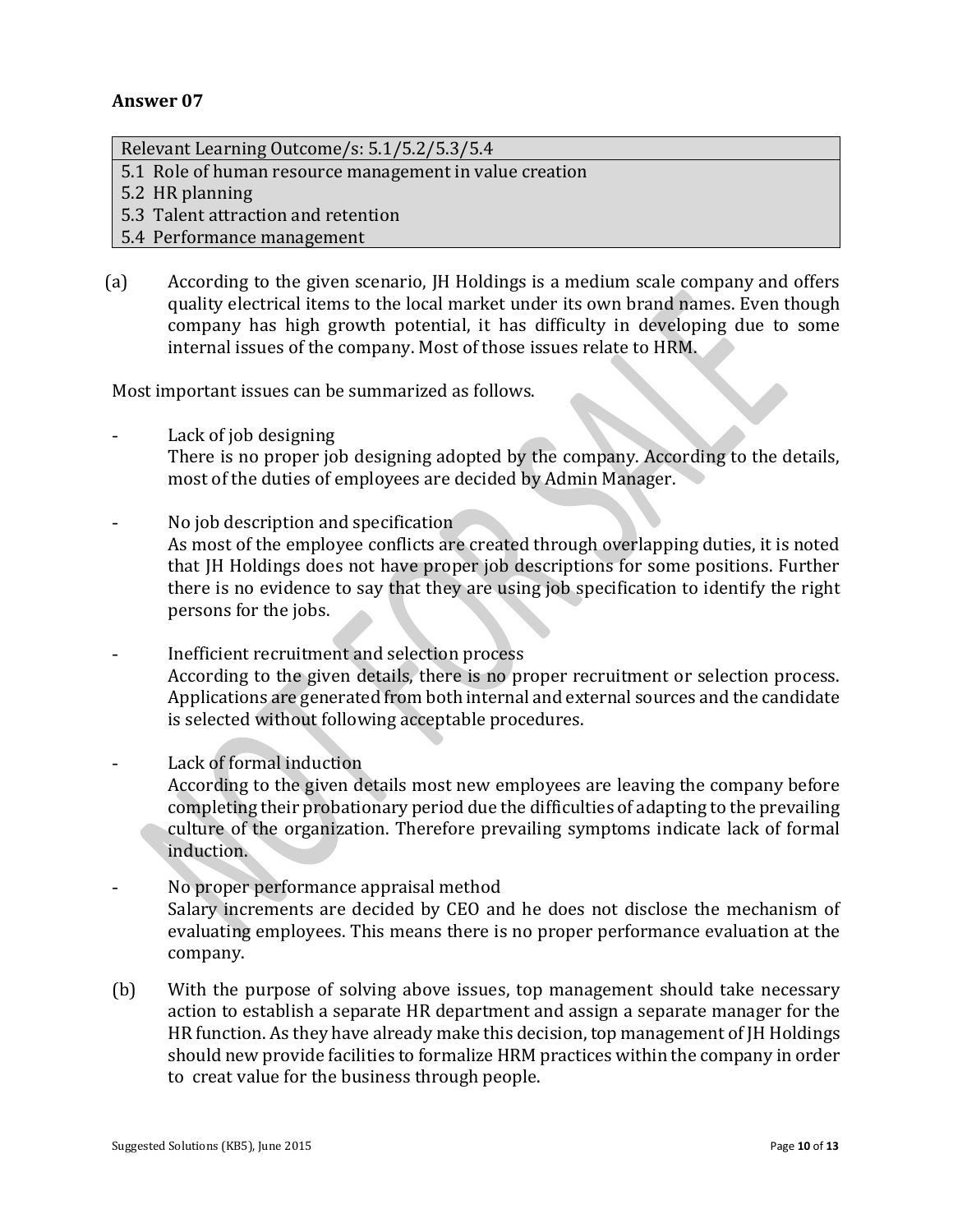After establishing the separate HR department the following actions are to be taken immediately.

- Analyse current positions and re-design the jobs. New positions should be created based on the requirements of the Company.
- Prepare proper job descriptions and specifications specifying the duties attached to each job and select the best people for the respective positions. Through this procedure the unnecessary involvement of Admin Manager can be limited.
- Plan HR for the future
	- The company can determine future HR needs and compare such needs with the available man power to identify potential labour shortage or surplus. They can then utilize the existing man power more effectively and efficiently.
- Establish formal recruiting and selection process JH Holdings should establish a formal process for recruiting potential candidates and selecting the most suitable individuals for the different jobs. It helps to acquire best talent from the competitive labour market.
- Introduce proper induction HR department should established a formal procedure for orientation of new
	- employees. The purpose and content of the induction program should be clearly set out by the department.
- Establish performance appraisal system.

HR department should initiate a formal performance evaluation scheme for employees. Based on the results they can decide salary increments, promotions and training needs etc.

In addition to the above, HR manager is responsible for implementing other HRM functions such as training and development, pay and welfare management and grievance handling etc. within the company to further increase business value through people.

- (c) As Company does not have a formal recruitment and selection procedure, HR manager should adopt the following steps.
- Determine tasks, duties and responsibilities relevant to the post of Accountant- This can be done by HR manager based on the job description of Accountant developed after the job analysis process.
- Deciding job requirements Based on the job analysis information, HR manager should prepare job specification specifying qualifications, experience, and any special (mental or physical) requirement for the post of Accountant.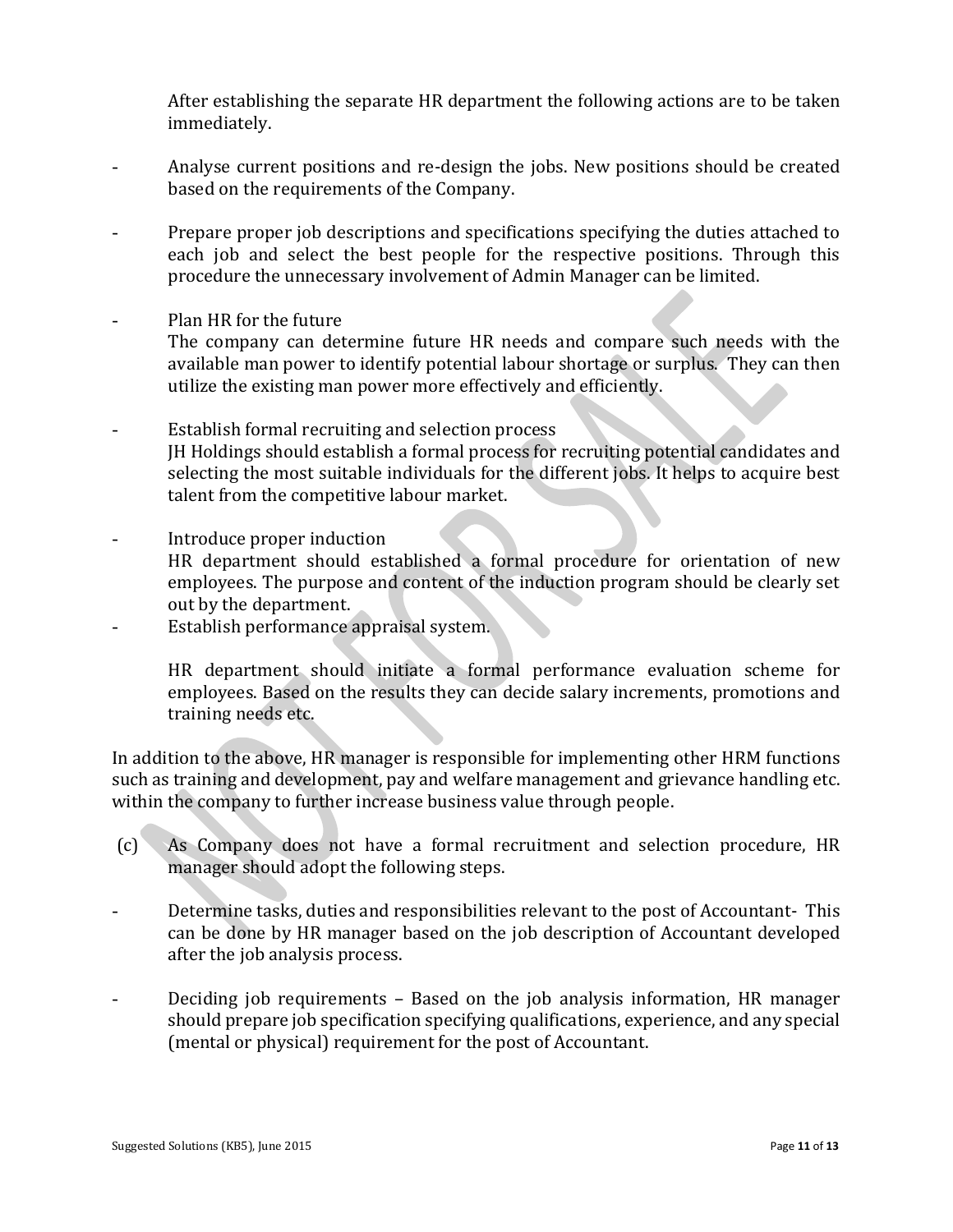- Deciding recruitment method Recruitment method should be decided based on the recruitment policy of the Company. As the proposed position is that of Accountant it is better to go for paper advertisements in popular week-end English newspapers.
- Collecting applications and creating a pool of qualified candidates  $-$  After the advertisement, HR department should have the mechanism to collect applications from candidates and arrange their details into standard format.
- Short listing candidates As the job requirement is to hire a Chartered Accountant, all the candidates should be short listed based on education qualifications and past experience.
- Selecting suitable candidate Selecting can be done based on several techniques such as selection examinations, interviews, background investigations etc. However, in the given situation, it can be recommended to use several selection interviews. Accordingly, first interview can be conducted jointly by HR and Admin managers and second interview can be conducted by CEO.
- Formal hiring and signing of contract After selecting a suitable candidate, HR manager should prepare appointment letter and job contract and inform candidate. Selected candidate and the CEO should sign the contract to confrim formal appointment.

**(Total: 25 marks)**